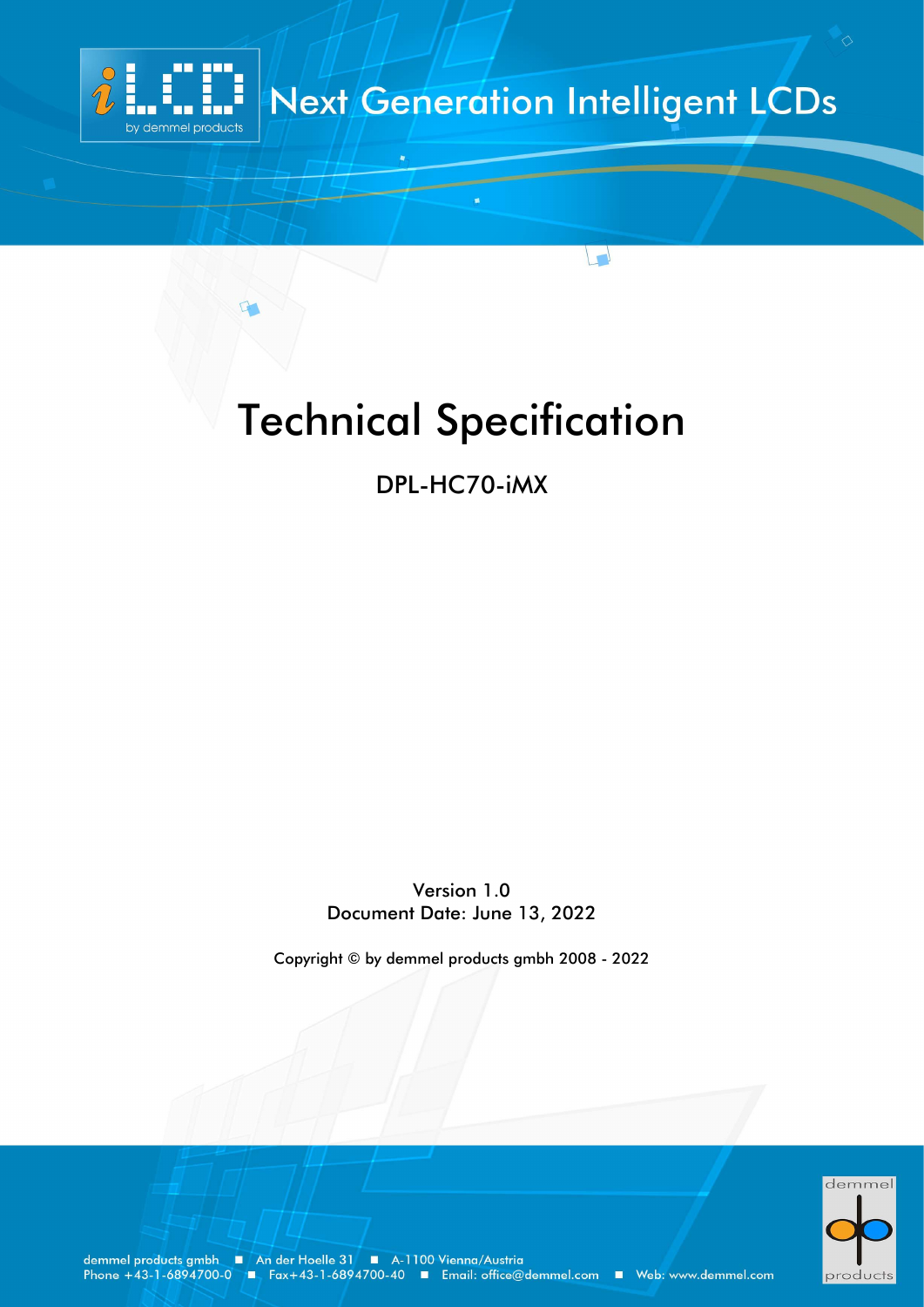## **Table of Contents**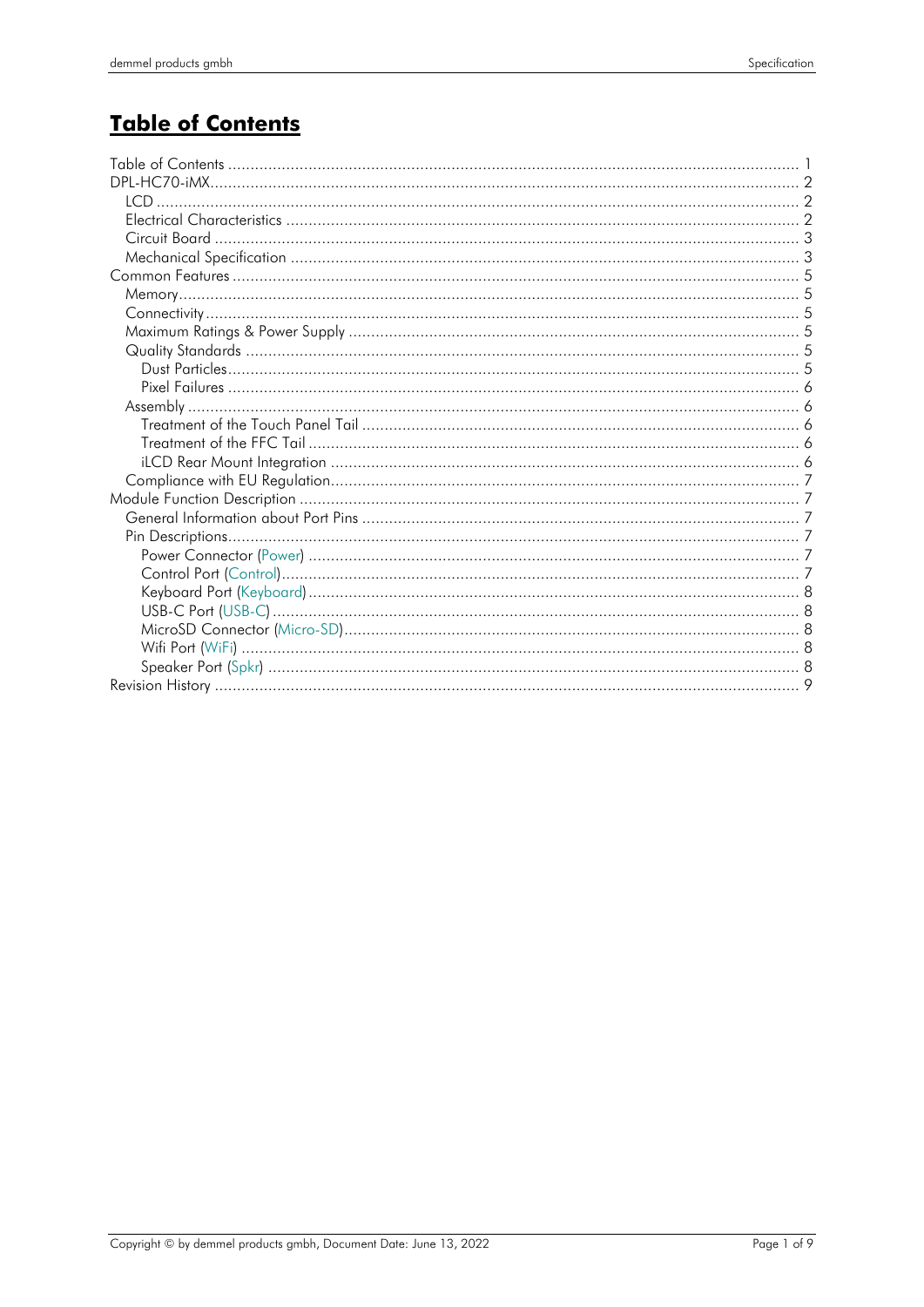## **DPL-HC70-iMX**

#### **LCD**

| Item                     | DPL-HC70-iMX                                 |
|--------------------------|----------------------------------------------|
| Screen Size              | 7.0 inch                                     |
| Display Resolution       | 1024 x RGB x 600 dots                        |
| Active Area              | 154.2144 (H) x 85.92 (V) mm                  |
| Display Mode             | Normally black / Transmissive                |
| Pixel Arrangement        | RGB-Strip                                    |
| Display Color            | 16.7 M (Display) / 64k (Controller)          |
| Backlight <sup>1</sup> ) | 27 white LEDs, typical lifetime 50.000 hours |
| Brightness typ.          | $600 \text{ cd/m}^2$                         |
| Contrast ratio typ.      | 800                                          |
| Viewing Direction        | ALL O'clock                                  |
| Touch Screen             | PCAP 5 Fingers                               |

Note:

<sup>1</sup>) Brightness decreased to be 50% of the initial value. Life time; mean time before failure at normal temperature (25°C) and normal humidity (60%)

#### Electrical Characteristics

| Item                                                                                                                     | Symbol                     | Min. | Гур. | Max. | Unit |
|--------------------------------------------------------------------------------------------------------------------------|----------------------------|------|------|------|------|
| Supply Voltage                                                                                                           | $\mathsf{V}_{\mathsf{CC}}$ | 4.5  | 5.0  | 5.25 |      |
| Input Voltage H Level <sup>1</sup> )                                                                                     | $V_{\text{IH}}$            | 2.4  |      | 3.3  |      |
| Input Voltage L Level <sup>1</sup> )                                                                                     |                            | 0.0  |      | 0.8  |      |
| Output current for digital outputs                                                                                       | $I_{\text{OUT}}$           |      |      | 3.5  | mA   |
| Vbatt current                                                                                                            | $I_{Vbot}$                 |      |      |      | μA   |
| Current consumption display on,<br>backlight off $\omega$ V <sub>CC</sub> = 5V <sup>2</sup> ) <sup>3</sup> )             | I <sub>CC</sub>            |      | 750  |      | mA   |
| Current consumption with<br>display+backlight $\omega$ V <sub>cc</sub> = 5V <sup>2</sup> ) <sup>3</sup> ) <sup>4</sup> ) | $I_{CC}$                   |      | 1300 | 1600 | mA   |

Notes:<br><sup>1</sup>) For digital inputs only<br><sup>2</sup>) No I/O ports active<br><sup>3</sup>) All pixel set to white color

4 ) Backlight intensity 100%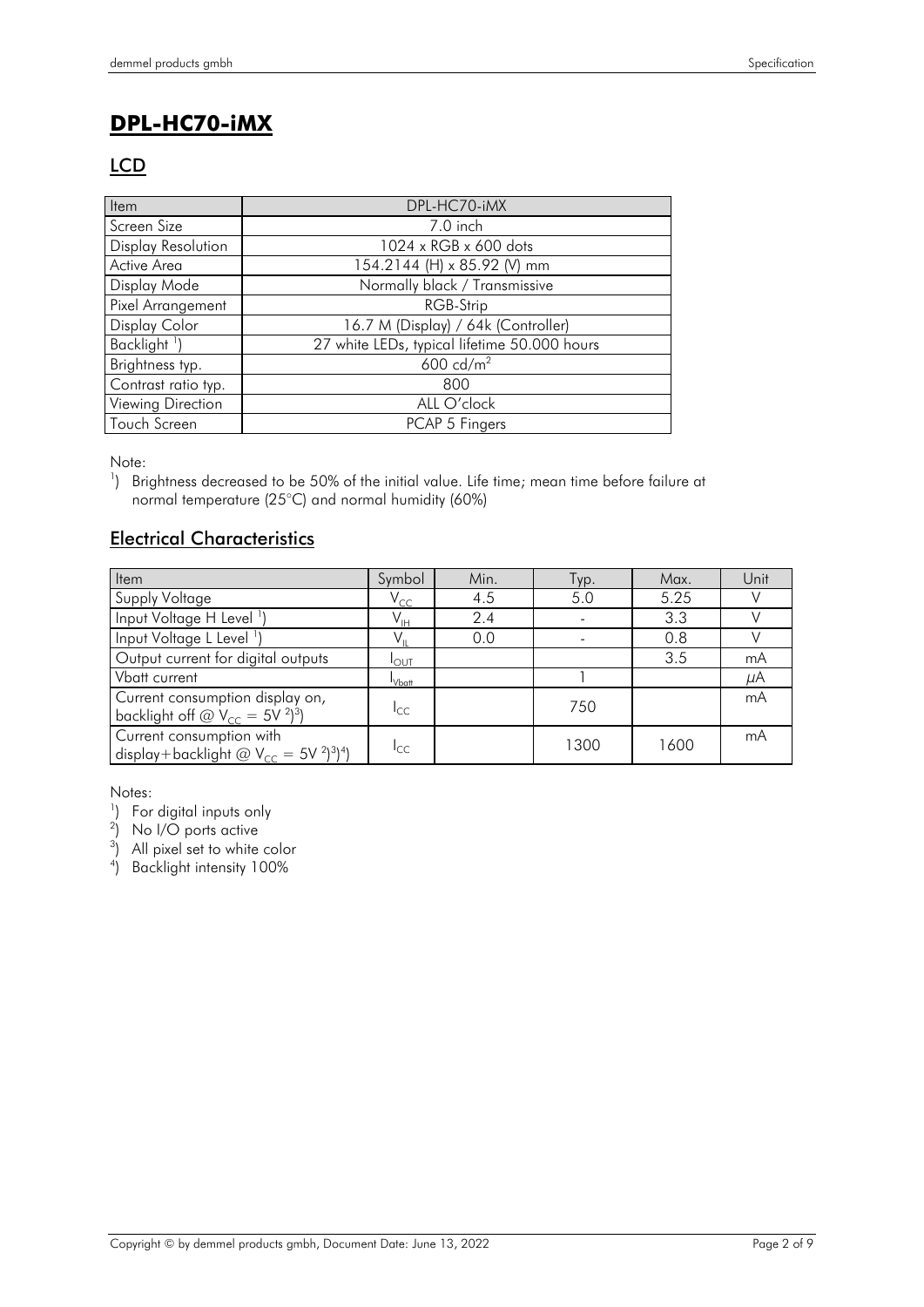#### **Circuit Board**



DPL-HC70 connections (view from PCB side), see [Pin Descriptions](#page-7-0)

#### Mechanical Specification

| Item                                            | DPL-HC70-iMX                 | Unit |
|-------------------------------------------------|------------------------------|------|
| Module Dimension<br>(without mounting brackets) | $160.0 \times 99.96 \pm 0.3$ | mm   |
| Module Dimension<br>(incl. mounting brackets)   | $182.0 \times 99.96 \pm 0.3$ | mm   |
| Total Module Thickness                          | 15.5                         | mm   |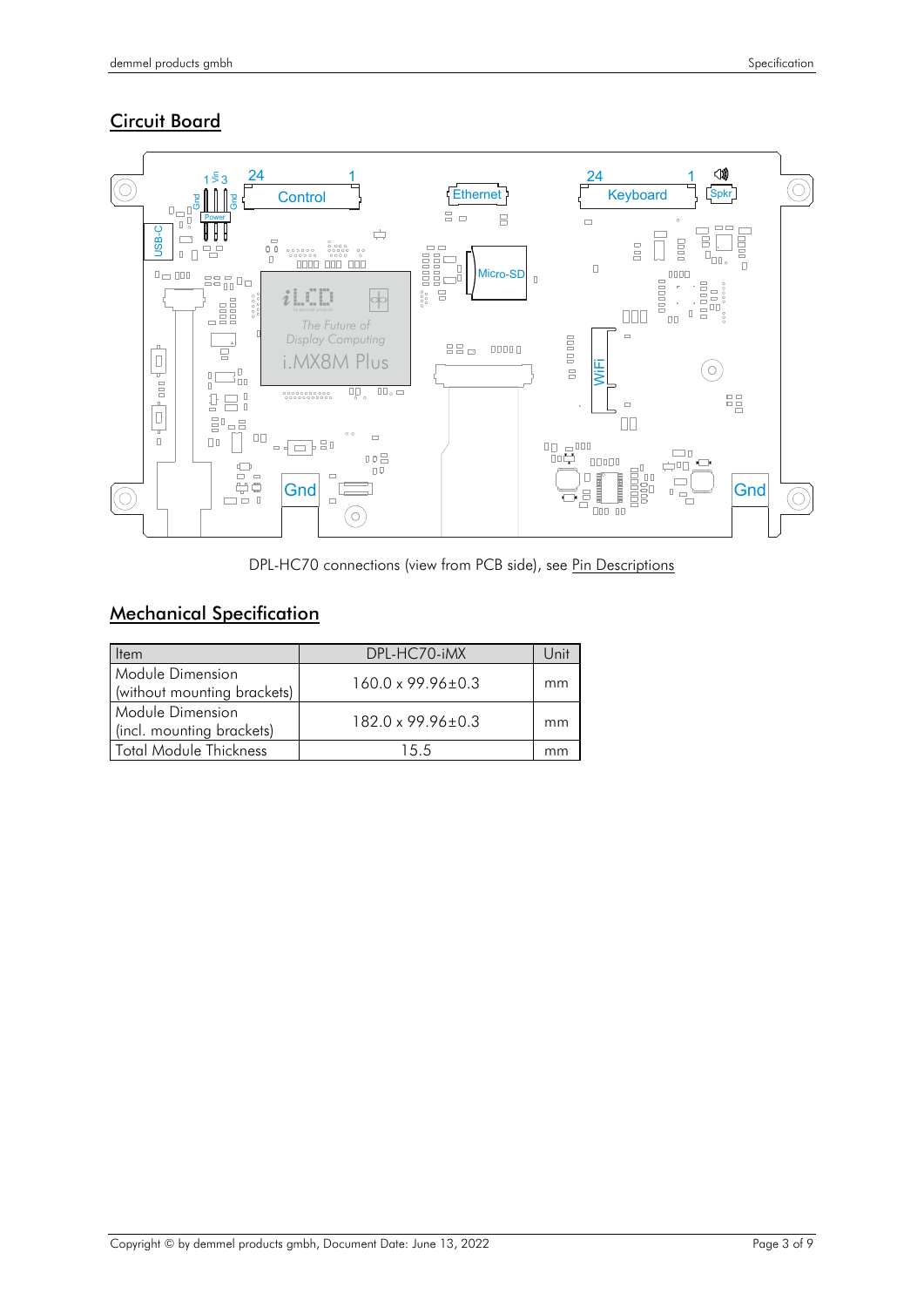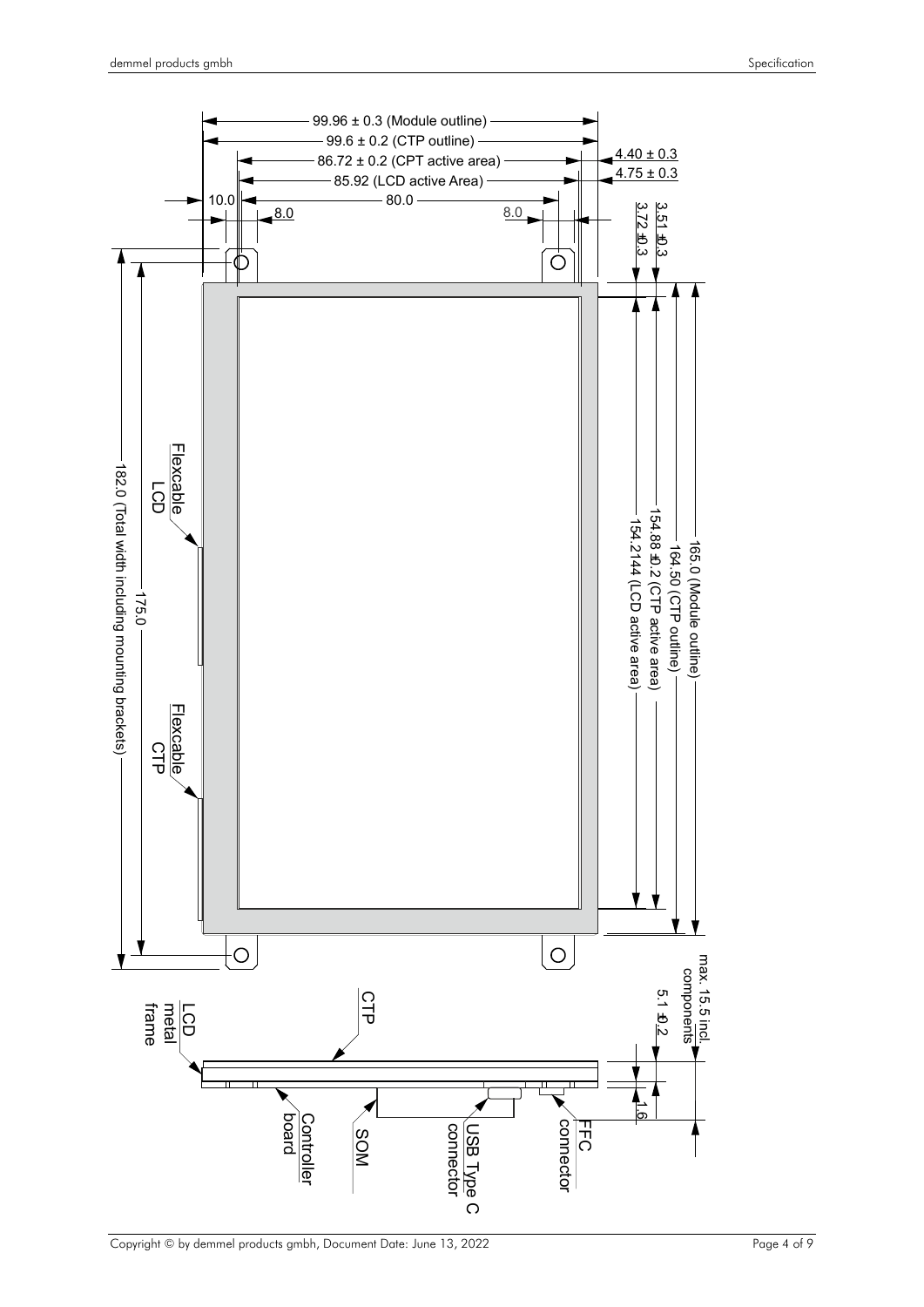## **Common Features**

#### Memory

| Item                   | Properties                             |
|------------------------|----------------------------------------|
| Processor              | i.MX8M-Plus                            |
| <b>RAM</b>             | 2 GB LPDDR4 (32-bit channel)           |
| Flash                  | 16 GB eMMC                             |
| <b>EEPROM</b>          | 8 kbit/ 2-wire $12C$                   |
| <b>External Memory</b> | Micro SD socket                        |
| <b>RTC</b>             | ultra-low-power AM1805 real time clock |

#### **Connectivity**

| Item       | Properties         |
|------------|--------------------|
| <b>USB</b> | $2 \times$ USB 3.0 |
| Ethernet   | 10/100/1000 Mbit/s |
| Serial     | RS-232/RS-485      |

#### Maximum Ratings & Power Supply

| <b>Item</b>                  | Symbol     | Minimum | Maximum | Unit |
|------------------------------|------------|---------|---------|------|
| Supply Voltage               | $\sim$     | -0.3    |         |      |
| Input Voltage                |            | -0.3    |         |      |
| <b>Operating Temperature</b> | OPR        |         |         |      |
| Storage Temperature          | <b>STR</b> | -40     |         |      |
| Humidity $2$                 |            |         |         | %RH  |

Notes:

<sup>1</sup>) Lifetime of backlight LEDs will be decreased for temperatures  $50^{\circ}$ C

 $2)$  Temp. ) Temp. 60°C, 90% RH MAX.

Temp. 60°C, absolute humidity shall be less than 90% RH at 60°C

The ground connection to the display should be as stable as possible. Especially for iLCDs with projected capacitive touch panel the ground connection to the display and the power supply is crucial for a error-free function. If it is not possible or not wanted to connect the power supply with protective earth, this shall be done via a 20 nF capacitor.

Note: The mounting brackets on the iLCD panels are also connected with the PCB's GND plane.

#### Quality Standards

#### Dust Particles

The TFT display modules are assembled under clean room conditions. The following table specifies the allowed number and size of particles incorporated.

| Dimension (Diameter D) | Acceptance (Qty N) |  |  |
|------------------------|--------------------|--|--|
| $ID$ 0.25 mm           | Ignored            |  |  |
| $0.25$ D $0.50$        |                    |  |  |
| D 0.50                 |                    |  |  |
| Total                  |                    |  |  |
| Dimension (Diameter D) | Acceptance (Qty N) |  |  |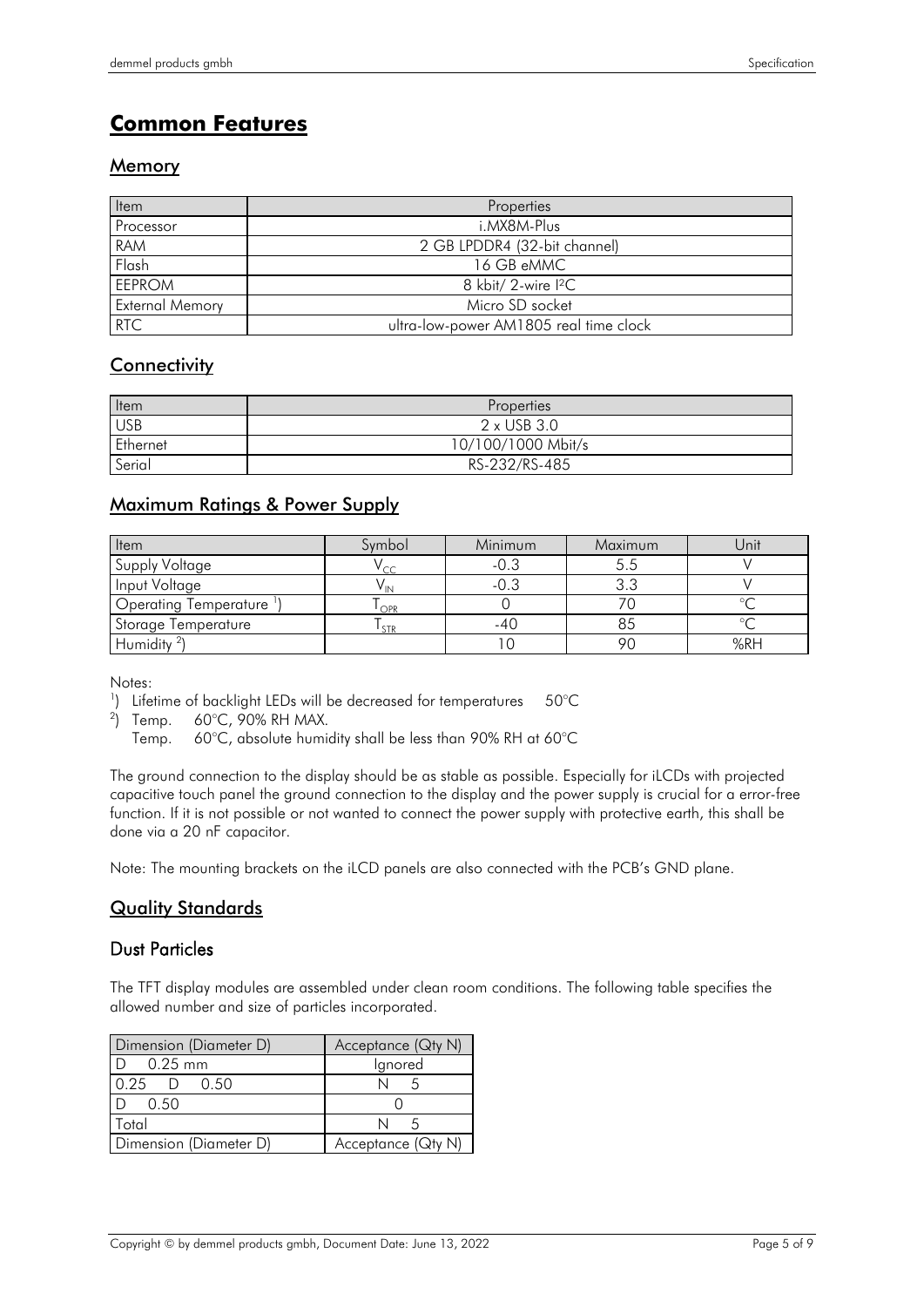#### Pixel Failures

For our iLCD Panels we deploy A-grade TFT display modules. We accept a maximum of sub-pixel failures as follows:

| Defect Type        | Acceptance (Qty N) |
|--------------------|--------------------|
| <b>Bright Dots</b> | $N = 0$            |
| Dark Dots          |                    |
| Total              |                    |

#### Assembly

#### Treatment of the Touch Panel Tail

The touch panel is connected to the iLCD processor via an FPC tail. It is mounted already on iLCDs with touch functionality. In order to guarantee correct function and to prevent physical damages, please observe the following notes when taking out the iLCD panels from the package and during manufacturing:

- Do not exert lateral or shearing forces on the tail. This can happen when fitting the iLCD panel into a housing through a narrow aperture.
- Do not crease, twist or pull the tail.
- Do not touch the tail conductors.

#### Treatment of the FFC Tail

The FFC cable connects the iLCD to the application electronics.

- The FFC cable bending radius must be 3 mm.
- Do not exert lateral or shearing forces on the FFC cable.
- Do not crease or twist the FFC cable.

#### iLCD Rear Mount Integration

One integration method is mounting the iLCD behind a bezel with a rectangular cut out. Rubber or foamed rubber gaskets (cushion) hereby ensure a balancing of tolerances and an environmental sealing. The bezel edge shall be positioned between the LCD Active Area and the View Area. If the bezel edge touches the LCD Active Area, it may press the resistive touch panel unintendedly and cause activation. A gap of approximately 0.5 mm is needed between the bezel and the top electrode. It may cause unexpected activation if the gap is too narrow. There shall be a distance from the panel edge of minimum 1.0 mm for TPC tail protection.

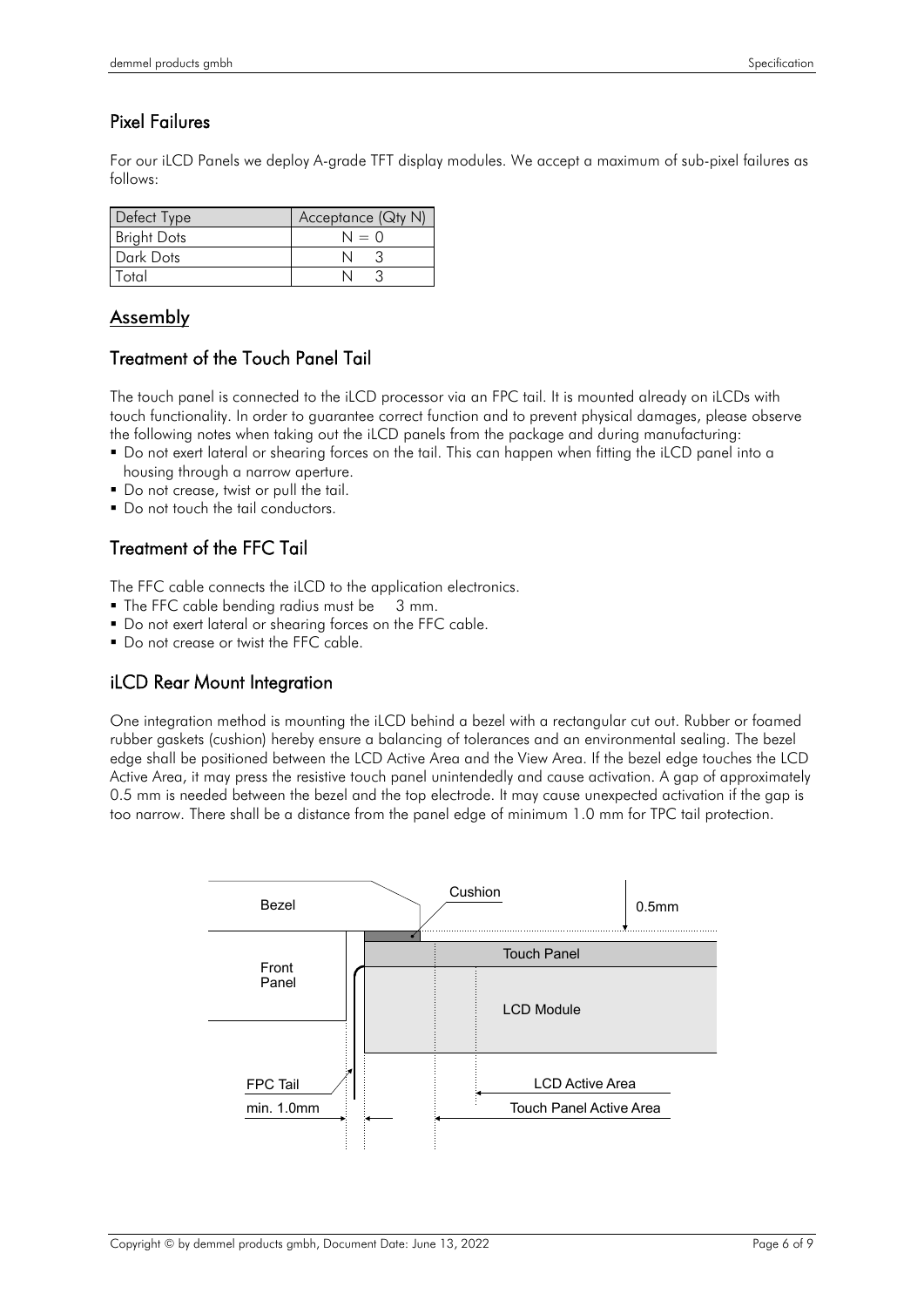#### Compliance with EU Regulation

demmel products gmbh declares compliance with the applicable RoHS directive and REACH regulation:

- Restriction of the use of certain Hazardous Substances (RoHS), directive 2011/65/EU
- Registration, Evaluation, Authorisation and Restriction of Chemicals (REACH), regulation EC No 1907/2006

We provide the declarations of conformity for each of our products upon request – please contact us.

#### **Module Function Description**

#### General Information about Port Pins

The pin specifications will be updated shortly.

#### <span id="page-7-0"></span>Pin Descriptions

#### Power Connector (Power)

The iLCD panels can either be supplied via the Power Connector, via the Control Port or via the USB Port. If supplied via the 24-pin Control Port, all three GND pins must be connected and all three VCC pins must be connected so as not to exceed the maximum allowed current per pin of the FFC/FPC connector. Please note that if the iLCD panel is supplied via USB, its output current must at least fulfill the requirements listed in the electrical characteristics of the panel. Furthermore, ensure that the USB port delivers a stable and sufficient voltage level according to the iLCD specifications.

| Pin | Pin              | Direc- |                                     |
|-----|------------------|--------|-------------------------------------|
| #   | Name             | tion   | <b>Primary Function Description</b> |
|     | GND <sup>1</sup> |        | Ground pin                          |
|     | VCC <sup>2</sup> |        | 5V power supply                     |
|     | GND              |        | Ground pin                          |

WARNING! Reversed power supply connections (Vcc and Gnd) made to the iLCD module or invalid power supply voltage greater than 5.5V will cause module damage.

#### Control Port (Control)

Connection to the control port is made via a 24-pin FFC/FPC cable with 1.0 mm pitch. The FFC/FPC connector on the board is a top-contact model. The pin specifications will be updated shortly.

| Pin<br># | Pin<br>Name | $\overline{\phantom{a}}$<br>Direc-<br>tion | Primary Function Description |
|----------|-------------|--------------------------------------------|------------------------------|
|          | tbd         | tbd                                        | tbd                          |

Note:

3 )

WARNING! Reversed power supply connections (Vcc and Gnd) made to the iLCD module or invalid power supply voltage greater than 5.5V will cause module damage.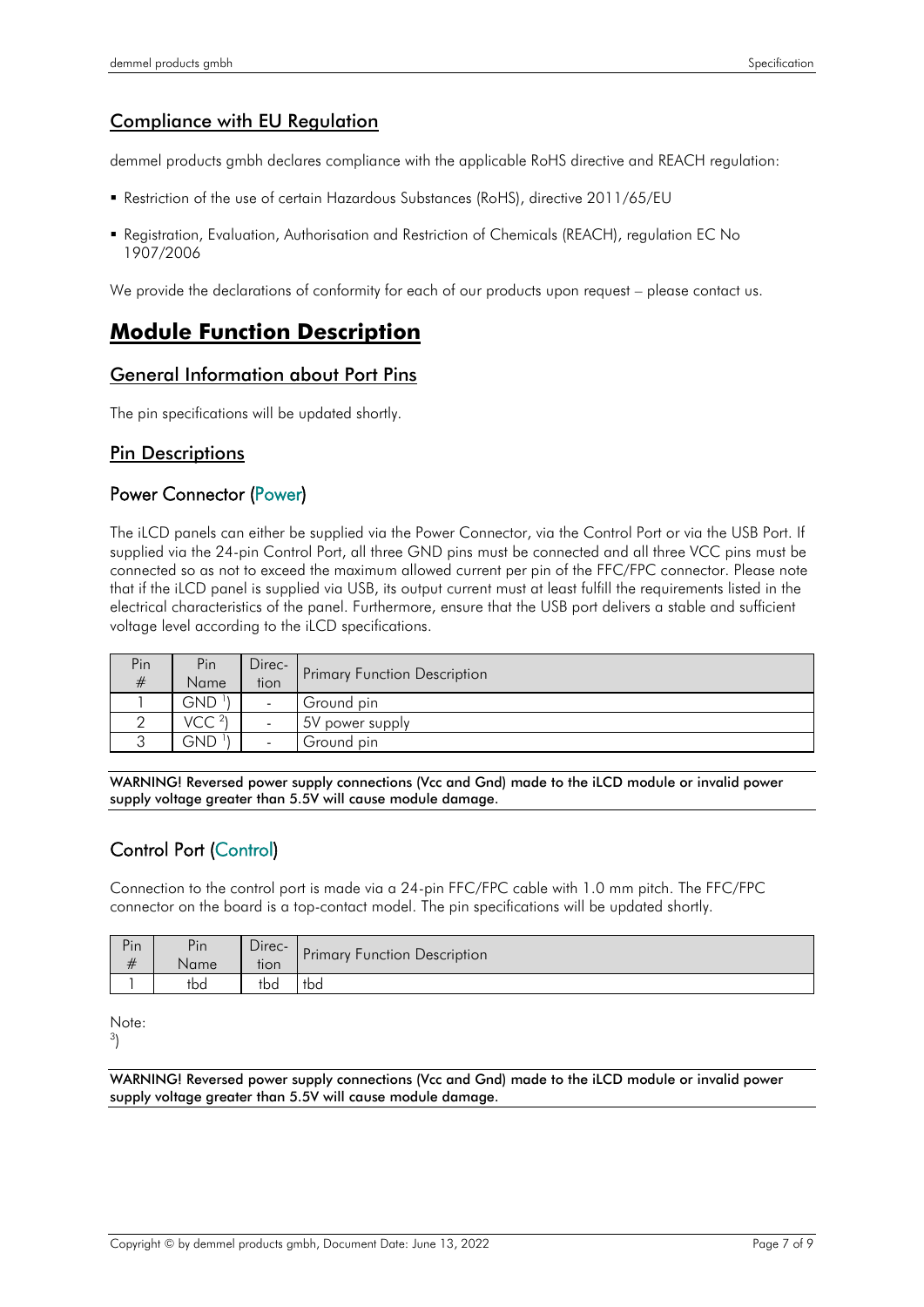### Keyboard Port (Keyboard)

Connection to the keyboard port is made via a 24-pin FFC/FPC cable with 1.0 mm pitch. The FFC/FPC connector on the board is a top-contact model. The pin specifications will be updated shortly.

| Pin  | Pin               | Direc- | Primary Function Description |  |
|------|-------------------|--------|------------------------------|--|
| $\#$ | Name <sup>1</sup> | tion   |                              |  |
|      | tbd               | tba    | tbd                          |  |

Note:  $\left( \begin{array}{c} 1 \end{array} \right)$ 

#### USB-C Port (USB-C)

The iLCD panels can be connected via USB either via the onboard USB-C connector or via the control port's USB pins, limited to one connection at a time. Additionally, the iLCD panel can be supplied via USB, in which case its output current must at least fulfill the requirements listed in the electrical characteristics of the panel. Furthermore, ensure that the USB port delivers a stable and sufficient voltage level according to the iLCD specifications.

#### MicroSD Connector (Micro-SD)

All iLCD panels have a MicroSD card holder on-board. A MicroSD card with up to 32 GBytes may be inserted. Please note that MicroSD and MicroSDHC are supported.

To insert a MicroSD card, slide the connector in the direction of the OPEN-arrow engraved in the metal plate and lift it. Insert the card with the contact area facing down, then fold the connector back in and push carefully in the direction of the LOCK-arrow until it makes a click sound.



**Stands vertically** 

#### Wifi Port (WiFi)

An external WiFi Module may be added to the iLCD Linux panel via this connector. It conforms with the M.2 Key-E standard, which is physically incompatible with most other M.2 standards.



M.2 Key-E Connector

#### Speaker Port (Spkr)

The speaker output may be connected directly to a 4 or 8 Ohm speaker to play sound files.